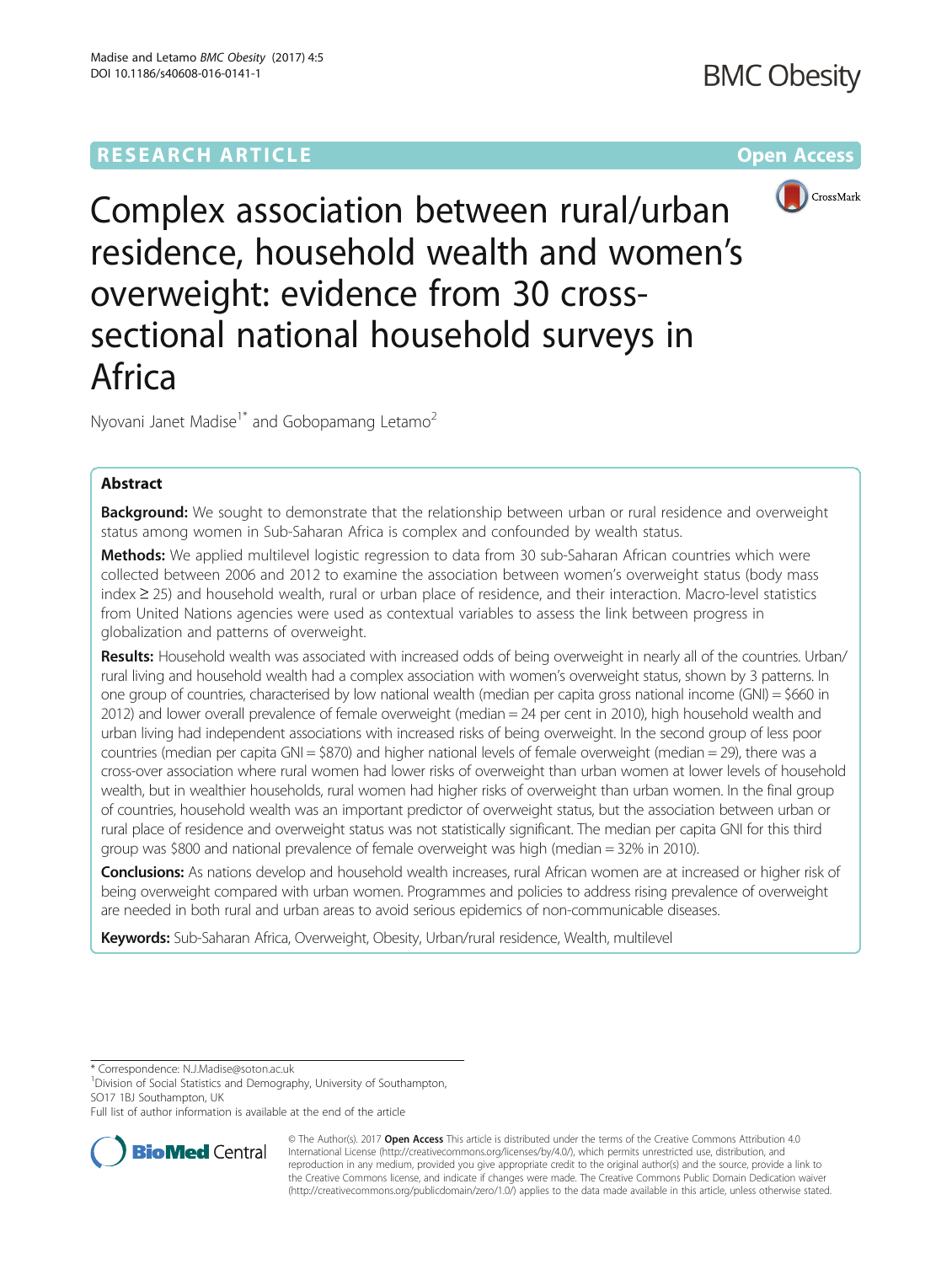## <span id="page-1-0"></span>Background

Sub-Saharan Africa (SSA), like many other regions of the world, is experiencing an increase in overweight and obesity even though the region is still grappling with the persistence of under-nutrition which is implicated in many of child deaths annually [[1\]](#page-10-0). According to the World Health Organization (WHO) Global Health Observatory, approximately 35% of SSA adult women are either overweight or obese, not far from the global estimate of 40% [[2\]](#page-10-0). The main determinants of this increase in the prevalence of overweight are thought to be globalization, increase in wealth and urbanization which operate through changes in food supply systems, changes to diets and physical inactivity [\[3](#page-10-0)–[7](#page-10-0)]. The health and economic implications of being overweight or obese are serious since this is a risk factor for many noncommunicable diseases (NCDs) including cardiovascular diseases, hypertension, arthritis, cancers and diabetes mellitus [[8](#page-10-0), [9\]](#page-10-0). Estimates of NCD-related mortality in Africa indicate that there were approximately 2.1 million deaths in 2010, up by 46% from 1990 [[10](#page-10-0)].

The availability of nationally representative anthropometric data has highlighted the scale of overweight status and associated NCDs in SSA. The southern African countries including South Africa, Botswana, Namibia, Lesotho and Swaziland, have some of the highest prevalence of female overweight in SSA. Surveys conducted between 2007 and 2013 found that in Botswana, approximately 53% of women 25–64 years old had body mass index (BMI)  $\geq$  25 and 37% had raised blood pressure [[11, 12\]](#page-10-0). In Lesotho, the prevalence of overweight among women was 58 and 36% had raised blood pressure [[13\]](#page-10-0) and in Swaziland, more than 65% of women were overweight and 35% had raised blood pressure [\[14](#page-10-0)]. Even in countries such as Malawi where about 50% of under-five children are stunted, close to 30% of women are overweight [[15\]](#page-10-0). High prevalence of overweight among females could have long-term implications of inter-generational transfer of NCDs, giving rise to future generations with a pre-disposition to overweight and NCDs [[16, 17\]](#page-10-0).

The transition to overweight status in SSA is truly underway and urbanization is generally considered to be the main driver. While much research has been conducted on overweight status in urban areas of low and middle income countries (LMIC) [\[18](#page-10-0)–[20\]](#page-10-0), there is a gap in knowledge on the scale of overweight status in rural areas. The limited evidence that exists, although not generalizable, suggests that overweight status is increasing in rural areas also and this phenomenon is happening at quite low levels of household wealth. Keding et al. found that in rural Tanzania, there were three times as many overweight or obese women than thin women in the communities [\[21](#page-10-0)]. Similarly, Kirunda et al.'s study in peri-urban and rural areas of eastern Uganda found quite high levels of overweight and obesity among rural men and women, roughly around 20%. Indeed, Popkin et al. have reported of higher relative annual change in obesity levels in rural areas compared to urban areas in parts of Africa [[22](#page-10-0)].

The arguments put forward for the increase in the prevalence of overweight in both urban and rural areas are well captured in the conceptual framework proposed by Kennedy et al. [\[7](#page-10-0)] for understanding the drivers and impacts of globalization on food systems and nutritional status (see Fig. 1). Globalization is thought to alter rural food production systems from subsistence to intensive agriculture and to encourage the influx of cheaper processed foods onto the food market as a result of market liberalization and foreign direct investment [\[6](#page-10-0), [7](#page-10-0)]. Socioeconomic drivers such as urban life styles (urbanism), food advertisements, women's participation in the labour force, and household wealth influence physical inactivity and dietary preferences. The consequences of these changes

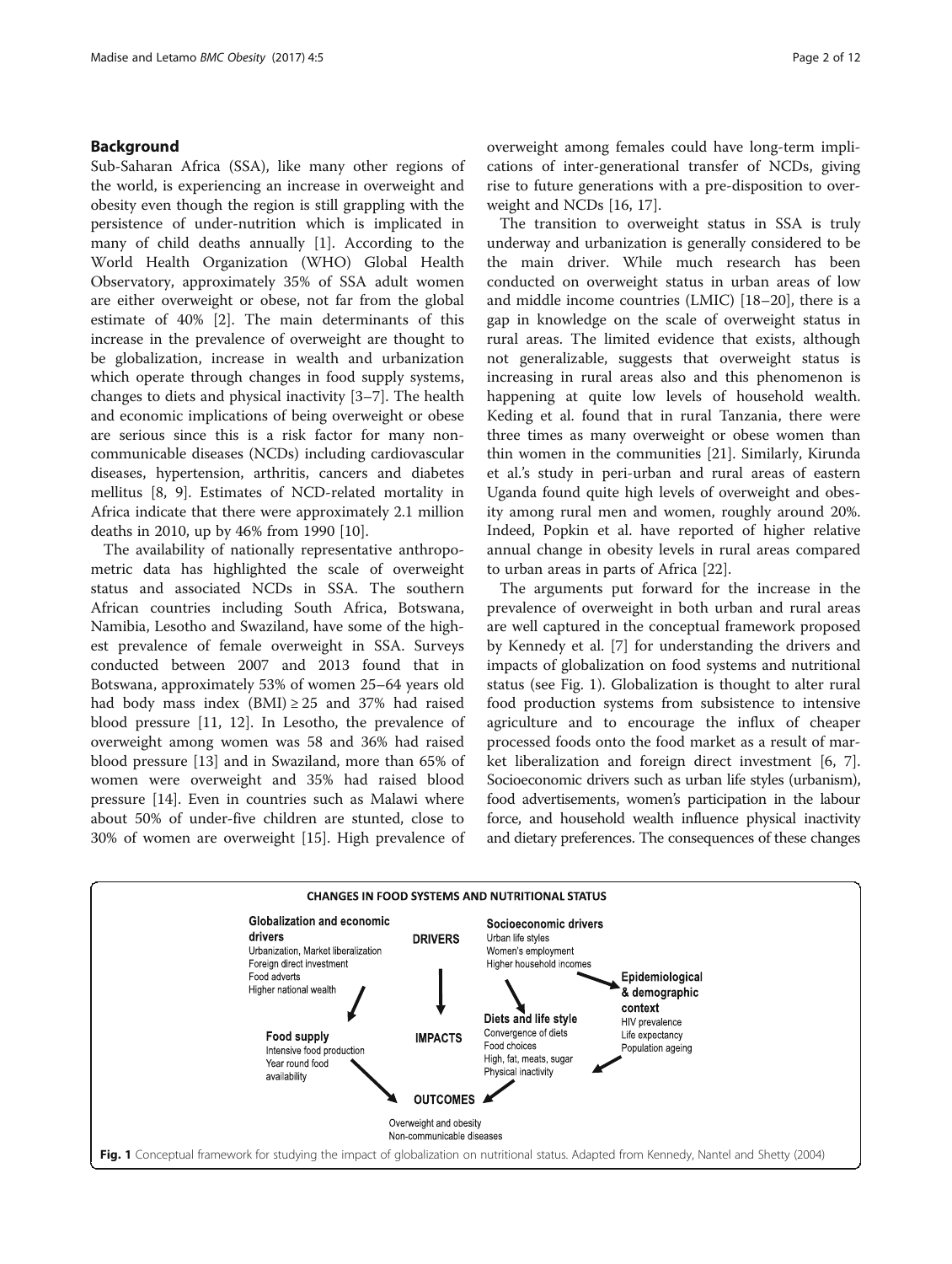are an increase in the prevalence of overweight, and noncommunicable diseases. In Fig. [1](#page-1-0), we have modified Kennedy at al's framework as follows: inclusion of urban life style (urbanism) to replace rural-to-urban migration among socioeconomic drivers since adoption of urbanism can occur in rural areas; classification of 'sedentary lifestyles' as an 'impact' of socioeconomic drivers and not as a driver of changing diets as suggested in the original framework; and the addition of the epidemiological and demographic context to reflect arguments from the epidemiological transition that as countries develop, the disease profile changes to higher burden of NCDs, life expectancy increases, and the population ages as fertility drops [\[23](#page-10-0)]. We have also added HIV prevalence because where this is high, there have been reports of preferences of body shapes towards overweight or obese status [\[24](#page-10-0)–[26\]](#page-10-0).

In this paper, we make a unique contribution by examining the complex relationship between household wealth, urban or rural living, and overweight status in sub-Saharan African countries. In particular, we examine how this association changes as countries progress with globalization and urbanization. Drawing from the literature, we make the following hypotheses:

- 1) Household socioeconomic status is strongly associated with the risk of being overweight;
- 2) The association between urban/rural residence and overweight is complex and depends on wealth status;
- 3) As countries become more globalized and urbanized, the association between overweight status and the place where a woman lives (urban or rural) becomes weaker.

## **Methods**

We used data from the Demographic Health Survey (DHS) programme from 30 sub-Saharan African countries collected between 2006 and 2012 and extracted information on women's anthropometric measurements and background demographic and socio-economic variables. Botswana did not participate in the DHS programme during this period so we used comparable nationally representative data from the 2007 Botswana Family Health Survey (BFHS). In total, data from more than 208,650 women were used. The DHS programme has, since the 1980s, conducted periodic nationally representative household surveys in low and middle income countries. The DHS are comparable over space and time although additional modules can be introduced at different phases of the programme. DHS use similar procedures for survey design and labelling across countries, making the data very popular for cross-country comparison. The response rates in DHS typically exceed 90% and field workers are trained to ensure that they take and record measurements accurately. Similar strategies for data collection are adopted for the BFHS. Therefore, we are confident that the quality of data used in this paper is good.

## Measures

## The dependent variable

We used Body Mass Index (BMI) as a measure of nutritional status. BMI is calculated as a ratio of weight in kilogrammes and the square of height in metres. A binary dependent variable (overweight versus not overweight) was created using the WHO classification of "overweight" as BMI  $\geq 25.00$  [[27\]](#page-10-0). There have been debates in the literature about BMI as a measure of overweight because it does not distinguish between body fat and lean body mass and so may be inappropriate for international comparisons since some ethnic groups have more body fat at the same BMI level [[28, 29](#page-10-0)]. Proponents of BMI point out to its simplicity and the fact that it is easy to collect heights and weights in household surveys [\[30](#page-11-0)]. We included women aged between 15 and 49 years since the majority of DHS collect anthropometric measurements from this group and under-five children only. In calculating BMI, we excluded women who were pregnant at the time of the survey and those who had given birth in the four months before the survey since their weight measurements are affected by their pregnancy or post-partum state.

## Independent variables

To test our hypotheses, we used household wealth, rural or urban residence, and the interaction of these 2 variables, thus enabling comparison between socioeconomic sub-groups within urban, and within rural areas. In the conceptual framework above, these variables fall under the 'socioeconomic drivers' category. Household wealth was a count of the number of assets and modern amenities owned by the household. The maximum number of assets was 15, but not all countries had cases up to this level. At the right-hand tail of this variable, we grouped together levels of wealth where there were too few cases (<20), thus not all countries had 15 levels of wealth status. These assets were: bicycle, car, working radio, working television, telephone, piped water, refrigerator, sole use of toilet facility, types of material for flooring, walls, and roofing, and farm equipment (Botswana only). The majority of studies in the literature use wealth quintiles computed using principal component analysis of data on ownership of assets and amenities. However, these measures of wealth quintiles are heavily biased towards assets found in towns and cities and thus they fail to distinguish between rural residents of different socioeconomic status [\[31, 32](#page-11-0)]. Also, where the aim is to compare levels of wealth instead of relative wealth, Garenne has proposed a simple measure of absolute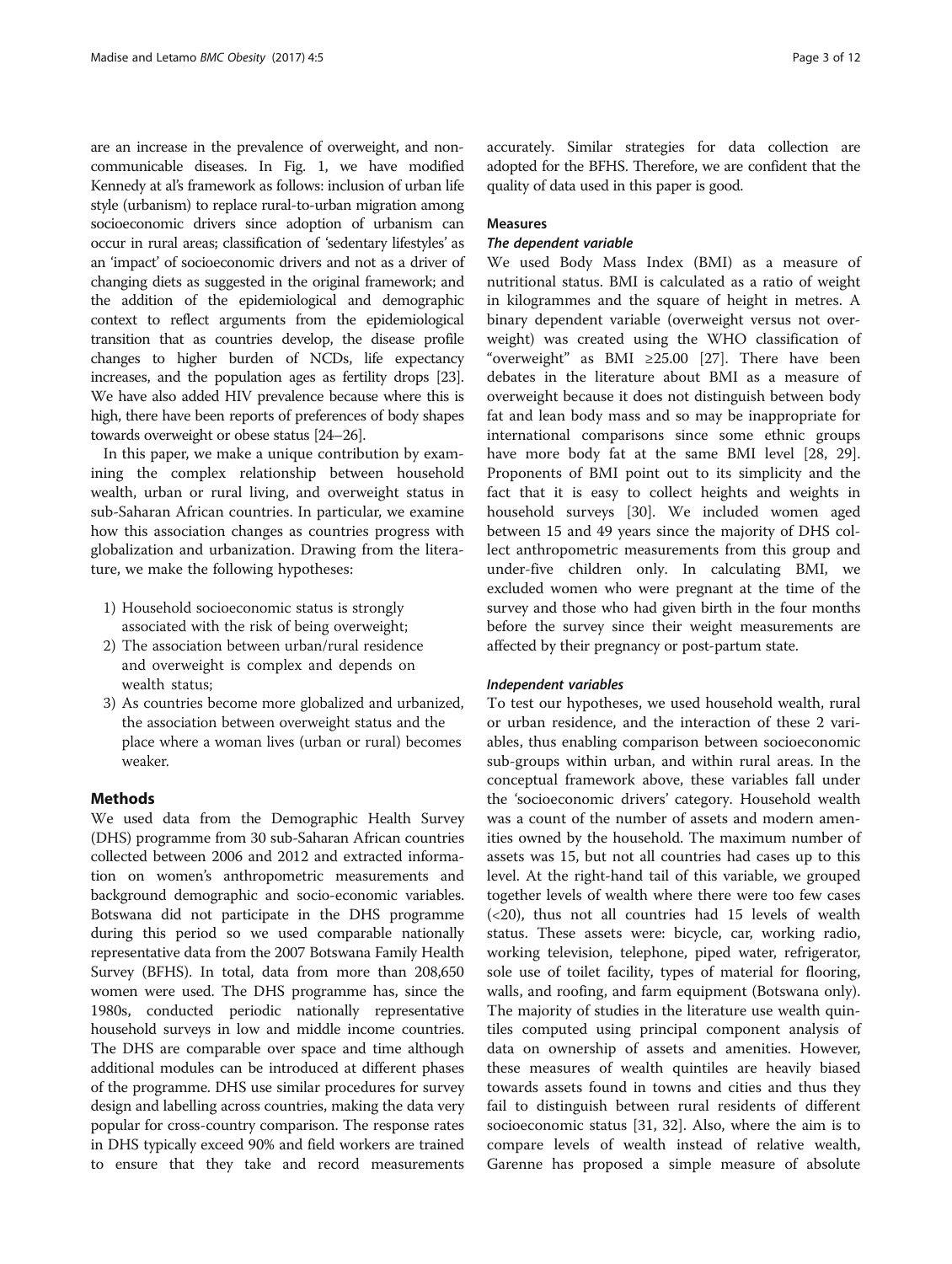wealth which is just the count of amenities and assets in a household [\[33](#page-11-0)]. This is the measure that we have used.

#### Macro-level variables

As indicators of globalization and urbanization, we used log base 10 of Gross National Income (GNI) per capita (using the Atlas method, current US\$) and urbanization rates. As indicators of the epidemiological and demographic context we included life expectancy at birth, total fertility, and prevalence of overweight among women. The macro-level variables were extracted from the World Bank database except the prevalence of overweight which came from the WHO Global Health Observatory. They correspond roughly to the period between 2008 and 2012.

## Control variables

Other variables under the group of "socioeconomic and demographic drivers" suggested by the literature include: age (as a continuous variable and age-squared because of a non-linear relationship with the risk of overweight), marital status, breastfeeding status, women's highest level of educational, and contraceptive use, all of which are linked to women's employment outside the home, religion (country specific) and region of residence (country specific).

### Statistical analysis

To test the first 2 hypotheses, we fitted logistic regression models for the odds of being overweight for each of the 30 countries with household wealth, urban/rural residence, and the interaction of the 2 variables as the key independent variables. Since most DHS use cluster sampling, (the clusters are often census enumeration areas), we used two-level random effects models where the first level was the woman and the second level was the cluster. Clustering can also be of substantive interest since individuals within a cluster may have similar determinants and risks of overweight, for example shared socioeconomic factors, similar preferences for certain foods and levels of physical inactivity. We also accounted for stratification and unequal sampling weights using the svy commands in STATA. Most DHS oversample urban households so that weights are required to obtain national-level estimates [\[34\]](#page-11-0). Failure to account for these survey design features can lead to narrower confidence intervals than is the case [\[35](#page-11-0), [36](#page-11-0)].

To test the third hypothesis, we pooled the data from the 30 countries and after adjusting for the individual level variables, we added the macro-level indicators of globalization and urbanization to see if they attenuated the association between urban/rural residence and the odds of being overweight. For this 'all Africa' model we used a three-level random effects analysis using MLwin

software, where the three levels were: country, cluster, and the individual woman.

The general two-level and three-level random effects logistic regression models can be expressed, respectively, as

$$
log\left(\frac{P_{ij}}{1-P_{ij}}\right) = \beta_1 X_1 + \cdots + \beta_m X_m + \gamma_1 Z_1 + \cdots + \gamma_r Z_r + uj
$$

$$
log\left(\frac{P_{ijk}}{1-P_{ijk}}\right) = \beta_1 X_1 + \cdots + \beta_m X_m + \gamma_1 Z_1 + \cdots + \gamma_r Z_r
$$

$$
+ \varphi_1 H_1 + \cdots + \varphi_s H_s + \nu_k + u_{jk}
$$

Where subscripts  $i$ ,  $j$ ,  $k$  represent the individual, cluster, and country level, respectively; X, Z, H are covariates at the individual, cluster, and country level and  $\beta$ ,  $\gamma$ ,  $\phi$ are the corresponding coefficients;  $\nu$  and  $\mu$  represent the between-country and between-cluster random components which are assumed to have Normal distributions with mean equal to zero and variance equal to  $\sigma_{\nu}^2$  and  $\sigma_{\mu}^2$ <br>recpectively [26]. It should be noted that there were no respectively [\[36](#page-11-0)]. It should be noted that there were no variables in the datasets measured at cluster-level but the level was kept to preserve the hierarchy in the data.

## Results

Table [1](#page-4-0) presents descriptive information for the 30 countries including the sample sizes of the DHS datasets that were used. Based on the averages of the indicators, the 30 countries appear to be representative of SSA. Slight differences were noted for mean GNI per capita in 2012 (\$1627 for the sample compared to \$1606 for SSA); life expectancy (mean difference of 2 years between the sample and SSA); and 2% difference in the national prevalence of female overweight between the mean of our sample and the SSA average.

The results of the first stage analysis are shown in Tables [2](#page-5-0), [3](#page-5-0), [4](#page-6-0), [5](#page-6-0) and they support the first hypothesis that household wealth is associated with the odds of being overweight. In 28 countries this association is statistically significant at 5% level and in the remaining 2, the association is of marginal statistical significance. The regression models included the control variables (age, breastfeeding status, highest educational level, marital status, contraceptive use, religion, and region of residence). The association between the odds of being overweight and the interaction effect of household wealth and urban/rural residence is statistically significant in some countries but not others, thus partially supporting the second hypothesis. The association between overweight status and household wealth, urban/rural residence, and their interaction can be summarised by 3 main patterns which are graphically illustrated in Fig. [2.](#page-7-0)

Group (1): the main effects of household wealth and place of residence were statistically significant at 5% level (or of marginal statistical significance) but the interaction of the 2 variables was not statistically significant.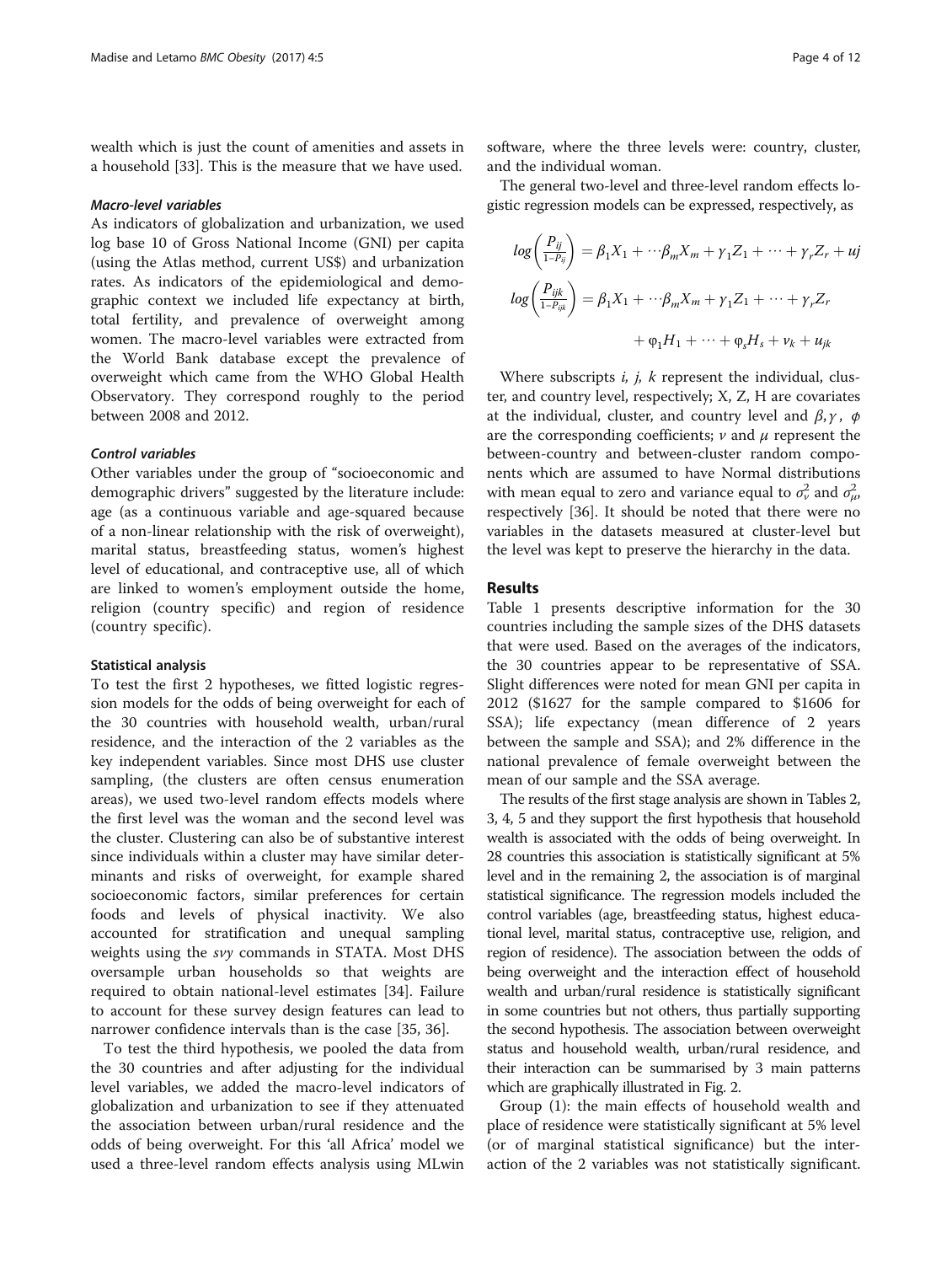<span id="page-4-0"></span>Table 1 Survey information and selected characteristics for 30 sub-Saharan African countries

| DHS Survey               | Sample size | Per capita Gross<br>National Income, 2012 | Life expectancy<br>at birth, 2012 | % urban population<br>in 2012 | % women with<br>BMI ≥ 25 2014 | Total fertility<br>rate | % adults HIV<br>positive 2012 |
|--------------------------|-------------|-------------------------------------------|-----------------------------------|-------------------------------|-------------------------------|-------------------------|-------------------------------|
| Benin 2011               | 13633       | 760                                       | 59                                | 46                            | 34                            | 4.9                     | $\mathbf{1}$                  |
| Botswana 2007            | 4904        | 7650                                      | 62                                | 62                            | 53                            | 2.7                     | 23                            |
| Burkina Faso 2010        | 6996        | 670                                       | 58                                | 27                            | 26                            | 6                       | $\mathbf{1}$                  |
| Burundi 2010             | 3807        | 240                                       | 56                                | 11                            | 19                            | 6                       | $\mathbf{1}$                  |
| Cameroon 2011            | 6644        | 1190                                      | 57                                | 53                            | 37                            | 5                       | 5                             |
| Congo Brazzaville 2011/2 | 4634        | 2550                                      | 59                                | 64                            | 36                            | 5                       | 3                             |
| Cote d'Ivoire 2012       | 3966        | 1220                                      | 53                                | 52                            | 34                            | 5                       | 3                             |
| DR Congo 2007            | 3800        | 370                                       | 52                                | 35                            | 24                            | 6                       | $\mathbf{1}$                  |
| Ethiopia 2011            | 13675       | 410                                       | 64                                | 17                            | 23                            | 5                       | $\mathbf{1}$                  |
| Gabon 2012               | 4599        | 10020                                     | 63                                | 86                            | 45                            | $\overline{4}$          | 4                             |
| Ghana 2008               | 4185        | 1580                                      | 62                                | 53                            | 40                            | 4                       | $\mathbf{1}$                  |
| Guinea 2012              | 3876        | 440                                       | 58                                | 36                            | 29                            | 5                       | $\overline{2}$                |
| Kenya 2008/9             | 7187        | 870                                       | 61                                | 24                            | 30                            | 5                       | 6                             |
| Lesotho 2009             | 3593        | 1480                                      | 50                                | 28                            | 45                            | 3                       | 23                            |
| Liberia 2007             | 5757        | 370                                       | 62                                | 48                            | 30                            | 5                       | $\mathbf{1}$                  |
| Madagascar 2009          | 7153        | 420                                       | 64                                | 33                            | 27                            | 5                       | $\mathbf{1}$                  |
| Malawi 2010              | 6405        | 320                                       | 59                                | 16                            | 27                            | 6                       | 11                            |
| Mali 2006                | 11304       | 660                                       | 57                                | 36                            | 27                            | 7                       | $\mathbf{1}$                  |
| Mozambique 2011          | 11318       | 510                                       | 53                                | 31                            | 27                            | 6                       | 11                            |
| Namibia 2007             | 8541        | 5700                                      | 67                                | 39                            | 50                            | $\overline{4}$          | 13                            |
| Niger 2012               | 3889        | 390                                       | 59                                | 18                            | 23                            | 8                       | $\mathbf{1}$                  |
| Nigeria 2008             | 26486       | 2460                                      | 54                                | 50                            | 37                            | 6                       | 3                             |
| Rwanda 2011              | 6178        | 600                                       | 65                                | 19                            | 24                            | 5                       | 3                             |
| Senegal 2010/1           | 4820        | 1030                                      | 64                                | 43                            | 34                            | 5                       | $\mathbf{1}$                  |
| Sierra Leone 2008        | 2960        | 530                                       | 46                                | 40                            | 30                            | 5                       | $\overline{2}$                |
| Swaziland 2008           | 4371        | 3100                                      | 54                                | 21                            | 49                            | $\overline{4}$          | 27                            |
| Tanzania 2010            | 8426        | 570                                       | 61                                | 27                            | 30                            | 5                       | 5                             |
| Uganda 2011              | 2201        | 480                                       | 57                                | 16                            | 26                            | 6                       | $\overline{7}$                |
| Zambia 2007              | 5775        | 1410                                      | 57                                | 40                            | 33                            | 6                       | 13                            |
| Zimbabwe 2010            | 7567        | 800                                       | 58                                | 39                            | 38                            | $\overline{4}$          | 15                            |
| Sample average           |             | 1627                                      | 58                                | 37                            | 33                            | 5                       | 6                             |
| Sub-Saharan Africa       |             | 1606                                      | 56                                | 37                            | 35                            | 5                       | 5                             |

Sources: World Bank: GNI, Population Size, % urban, Life expectancy, WHO % women with BMI > =25, DHS Total fertility rate, UNAIDS HIV rate

The 13 countries in this group were: Burkina Faso, Burundi, Cameroon, Congo Brazzaville, Cote d'Ivoire, Democratic Republic of Congo, Ethiopia, Guinea, Malawi, Mali, Niger, Senegal, and Uganda. In the Democratic Republic of Congo, we did not test the interaction between household wealth and urban/rural residence because there were very few rural households with 4 or more assets. For each level of household wealth, urban women had higher odds of being overweight (on average about 190% higher odds of being overweight than rural women). However, there was wide variation in this association, ranging from 66% higher

odds of being overweight among urban versus rural women in DRC [OR = 1.657, 95% CI: 1.245, 2.205], to 515% in Burundi [OR = 6.147, 95% CI: 2.865, 13.188] (see Tables [2, 3,](#page-5-0) [4, 5\)](#page-6-0).

Group (2): the interaction between household wealth and place of residence was statistically significant and by the principle of parsimony, we treated the main effect of household wealth and urban/rural residence as being statistically significant also regardless of their p-value. The countries in this group were: Botswana, Gabon, Ghana, Kenya, Liberia, Madagascar, Namibia, Tanzania, and Zambia. The interaction effect showed a cross-over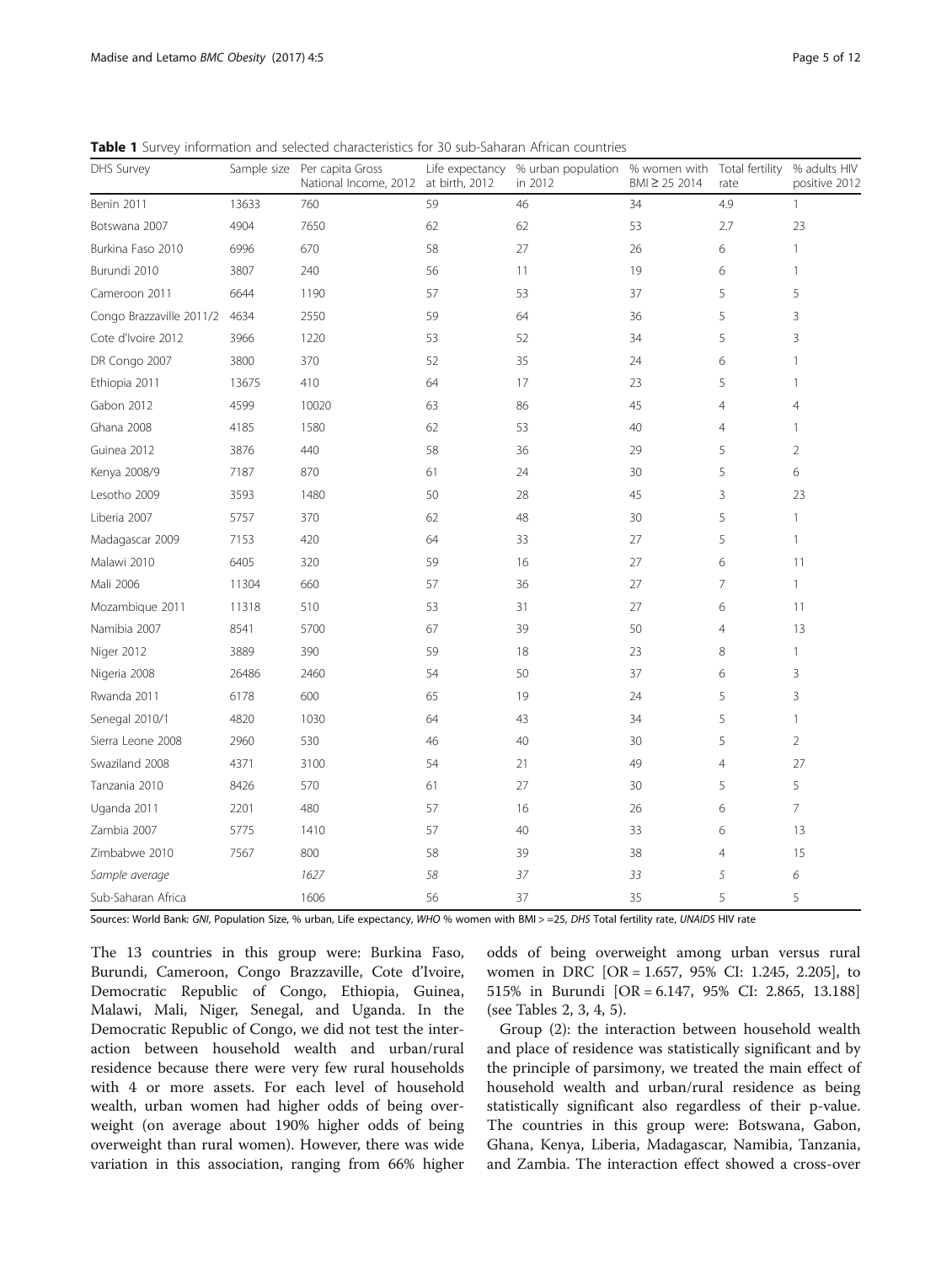<span id="page-5-0"></span>

|  | <b>Table 2</b> Adjusted Odds ratios of being overweight by selected characteristics |  |  |  |  |
|--|-------------------------------------------------------------------------------------|--|--|--|--|
|--|-------------------------------------------------------------------------------------|--|--|--|--|

|                    | Benin 2011 ( $N = 13633$ ) |                               | Botswana 2007 (N = 4904) |                              | Burkina Faso 2010 (N = 6996) |                                    |  |
|--------------------|----------------------------|-------------------------------|--------------------------|------------------------------|------------------------------|------------------------------------|--|
| Characteristic     | Odds ratios                | 95% CI                        | Odds ratios              | 95% CI                       | Odds ratios                  | 95% CI                             |  |
| Age                | 1.279                      | (1.218, 1.343)                | 1.187                    | (1.122, 1.254)               | 1.152                        | (1.062, 1.251)                     |  |
| Age-squared        | 0.997                      | (0.996, 0.999)                | 0.998                    | (0.998, 0.999)               | 0.998                        | (0.997, 1.00)                      |  |
| Urban              | 1.303                      | (0.962, 1.764)                | 1.962                    | (1.299, 2.964)               | 2.983                        | (1.620, 5.491)                     |  |
| Wealth             | 1.110                      | (1.060, 1.163)                | 1.139                    | (1.095, 1.185)               | 1.197                        | (1.104, 1.300)                     |  |
| Wealth*Urban/rural | 1.056                      | (0.999, 1.117)                | 0.942                    | (0.901, 0.985)               | 0.960                        | (0.867, 1.061)                     |  |
|                    |                            | Burundi 2010 (N = 3807)       |                          | Cameroon 2011 ( $N = 6644$ ) |                              | Congo Braz. 2011/12 ( $N = 4634$ ) |  |
| Characteristic     | Odds ratios                | 95% CI                        | Odds ratios              | 95% CI                       | Odds ratios                  | 95% CI                             |  |
| Age                | 1.113                      | (1.000, 1.238)                | 1.209                    | (1.149, 1.272)               | 1.485                        | (1.334, 1.652)                     |  |
| Age-squared        | 0.998                      | (0.996, 0.999)                | 0.998                    | (0.997, 0.999)               | 0.995                        | (0.993, 0.997)                     |  |
| Urban              | 6.147                      | (2.865, 13.188)               | 1.945                    | (1.351, 2.800)               | 1.892                        | (1.042, 3.435)                     |  |
| Wealth             | 1.242                      | (1.090, 1.416)                | 1.111                    | (1.052, 1.174)               | 1.177                        | (1.093, 1.268)                     |  |
| Wealth*Urban/rural | 0.864                      | (0.749, 1.000)                | 0.944                    | (0.882, 1.010)               | 0.938                        | (0.823, 1.032)                     |  |
|                    |                            | Cote d'Ivoire 2012 (N = 3966) |                          | DR Congo 2007 (N = 3800)     |                              | Ethiopia 2011 ( $N = 13675$ )      |  |
| Characteristic     | Odds ratios                | 95% CI                        | Odds ratios              | 95% CI                       | Odds ratios                  | 95% CI                             |  |
| Age                | 1.322                      | (1.217, 1.437)                | 1.123                    | (1.030, 1.224)               | 1.156                        | (1.061, 1.259)                     |  |
| Age-squared        | 0.997                      | (0.995, 0.998)                | 0.999                    | (0.997, 1.000)               | 0.998                        | (0.997, 1.000)                     |  |
| Urban              | 3.425                      | (1.919, 6.111)                | 1.657                    | (1.245, 2.205)               | 2.685                        | (1.422, 5.069)                     |  |
| Wealth             | 1.107                      | (1.040, 1.178)                | 1.176                    | (1.117, 1.239)               | 1.286                        | (1.127, 1.467)                     |  |
| Wealth*Urban/rural | 0.947                      | (0.867, 1.034)                | N/A                      |                              | 0.952                        | (0.815, 1.113)                     |  |

Models include: educational level, breastfeeding status, marital status, use of contraception, region of residence, and religion

|                    | Gabon 2012 ( $N = 4599$ ) |                                | Ghana 2008 ( $N = 4185$ )   |                        |                             | Guinea 2012 (N = 3876)    |  |
|--------------------|---------------------------|--------------------------------|-----------------------------|------------------------|-----------------------------|---------------------------|--|
| Characteristic     | Odds ratios               | 95% CI                         | Odds ratios                 | 95% CI                 | Odds ratios                 | 95% CI                    |  |
| Age                | 1.267                     | (1.169, 1.373)                 | 1.358                       | (1.259, 1.466)         | 1.242                       | (1.140, 1.353)            |  |
| Age-squared        | 0.998                     | (0.996, 0.998)                 | 0.996                       | (0.995, 0.997)         | 0.997                       | (0.996, 0.999)            |  |
| Urban              | 2.983                     | (1.682, 5.290)                 | 3.513                       | (2.092, 5.900)         | 2.817                       | (1.554, 5.106)            |  |
| Wealth             | 1.199                     | (1.083, 1.328)                 | 1.216                       | (1.138, 1.300)         | 1.180                       | (1.076, 1.295)            |  |
| Wealth*Urban/rural | 0.853                     | (0.758, 0.961)                 | 0.899                       | (0.826, 0.978)         | 0.916                       | (0.826, 1.016)            |  |
|                    | Kenya 2008/9 (N = 7187)   |                                | Lesotho 2009 ( $N = 3593$ ) |                        | Liberia 2007 ( $N = 5757$ ) |                           |  |
| Characteristic     | Odds ratios               | 95% CI                         | Odds ratios                 | 95% CI                 | Odds ratios                 | 95% CI                    |  |
| Age                | 1.216                     | (1.135, 1.302)                 | 1.188                       | (1.101, 1.281)         | 1.277                       | (1.177, 1.387)            |  |
| Age-squared        | 0.998                     | (0.997, 0.999)                 | 0.998                       | (0.997, 0.999)         | 0.997                       | (0.996, 0.998)            |  |
| Urban              | 4.304                     | (2.466, 7.512)                 | 0.734                       | (0.424, 1.268)         | 3.242                       | (2.299, 4.571)            |  |
| Wealth             | 1.239                     | (1.169, 1.313)                 | 1.150                       | (1.101, 1.201)         | 1.348                       | (1.230, 1.477)            |  |
| Wealth*Urban/rural | 0.824                     | (0.757, 0.904)                 | 1.043                       | (0.966, 1.125)         | 0.790                       | (0.711, 0.878)            |  |
|                    |                           | Madagascar 2009 ( $N = 7153$ ) |                             | Malawi 2010 (N = 6405) |                             | Mali 2006 ( $N = 11304$ ) |  |
| Characteristic     | Odds ratios               | 95% CI                         | Odds ratios                 | 95% CI                 | Odds ratios                 | 95% CI                    |  |
| Age                | 1.421                     | (1.266, 1.594)                 | 1.240                       | (1.149, 1.336)         | 1.221                       | (1.136, 1.312)            |  |
| Age-squared        | 0.995                     | (0.994, 0.997)                 | 0.997                       | (0.996, 0.998)         | 0.998                       | (0.997, 0.999)            |  |
| Urban              | 2.255                     | (1.230, 4.133)                 | 1.800                       | (1.033, 3.136)         | 3.907                       | (2.426, 6.295)            |  |
| Wealth             | 1.352                     | (1.265, 1.444)                 | 1.150                       | (1.091, 1.213)         | 1.112                       | (1.041, 1.189)            |  |
| Wealth*Urban/rural | 0.882                     | (0.803, 0.969)                 | 0.983                       | (0.898, 1.076)         | 0.932                       | (0.842, 1.032)            |  |

Models include: educational level, breastfeeding status, marital status, use of contraception, region of residence, and religion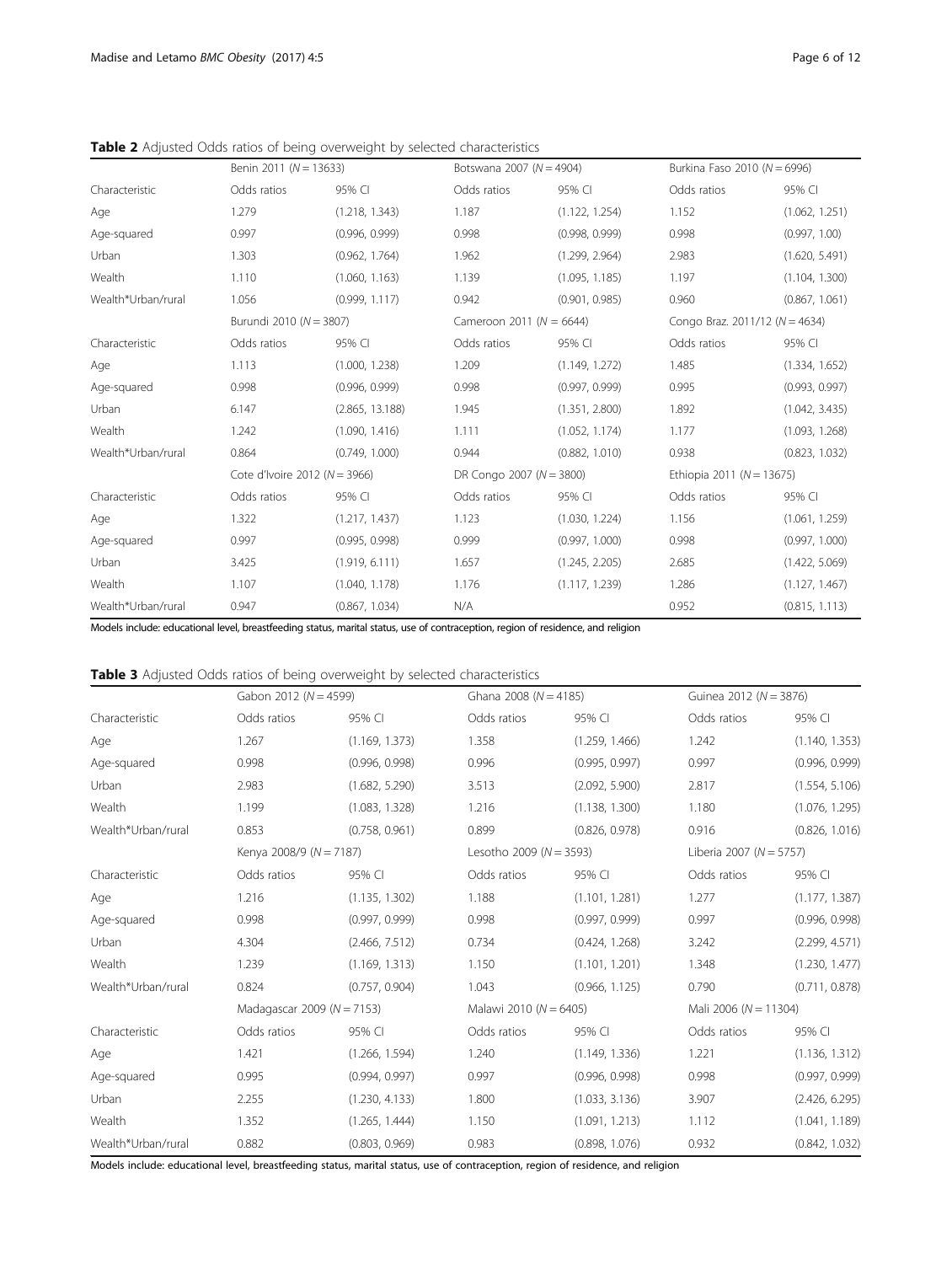|                    | Mozambique 2011 ( $N = 11318$ ) |                              | Namibia 2007 ( $N = 8541$ ) |                               |                           | Niger 2012 (N = 3889)        |  |
|--------------------|---------------------------------|------------------------------|-----------------------------|-------------------------------|---------------------------|------------------------------|--|
| Characteristic     | Odds ratios                     | 95% CI                       | Odds ratios                 | 95% CI                        | Odds ratios               | 95% CI                       |  |
| Age                | 1.190                           | (1.127, 1.256)               | 1.275                       | (1.202, 1.352)                | 1.334                     | (1.216, 1.462)               |  |
| Age-squared        | 0.998                           | (0.997, 0.999)               | 0.997                       | (0.997, 0.998)                | 0.996                     | (0.995, 0.998)               |  |
| Urban              | 1.296                           | (0.907, 1.853)               | 1.952                       | (1.471, 2.589)                | 3.083                     | (1.851, 5.135)               |  |
| Wealth             | 1.209                           | (1.152, 1.268)               | 1.165                       | (1.125, 1.206)                | 1.272                     | (1.177, 1.376)               |  |
| Wealth*Urban/rural | 0.993                           | (0.938, 1.051)               | 0.918                       | (0.881, 0.956)                | 0.885                     | (0.798, 0.981)               |  |
|                    |                                 | Nigeria 2008 ( $N = 26486$ ) |                             | Rwanda 2011 (N = 6178)        | Senegal 2010/11(N = 4820) |                              |  |
| Characteristic     | Odds ratios                     | 95% CI                       | Odds ratios                 | 95% CI                        | Odds ratios               | 95% CI                       |  |
| Age                | 1.235                           | (1.197, 1.274)               | 1.125                       | (1.060, 1.193)                | 1.241                     | (1.155, 1.334)               |  |
| Age-squared        | 0.998                           | (0.997, 0.998)               | 0.998                       | (0.997, 0.999)                | 0.998                     | (0.997, 0.999)               |  |
| Urban              | 1.319                           | (0.999, 1.740)               | 1.226                       | (0.777, 1.938)                | 2.196                     | (1.231, 3.917)               |  |
| Wealth             | 1.119                           | (1.093, 1.147)               | 1.186                       | (1.128, 1.250)                | 1.067                     | (1.017, 1.121)               |  |
| Wealth*Urban/rural | 1.007                           | (0.969, 1.047)               | 0.962                       | (0.898, 1.030)                | 0.980                     | (0.907, 1.059)               |  |
|                    |                                 | Sierra Leone 2008 (N = 2960) |                             | Swaziland 2006 ( $N = 4371$ ) |                           | Tanzania 2010 ( $N = 8426$ ) |  |
| Characteristic     | Odds ratios                     | 95% CI                       | Odds ratios                 | 95% CI                        | Odds ratios               | 95% CI                       |  |
| Age                | 1.001                           | (0.929, 1.089)               | 1.279                       | (1.214, 1.347)                | 1.279                     | (1.205, 1.358)               |  |
| Age-squared        | 1.000                           | (0.999, 1.001)               | 0.997                       | (0.997, 0.998)                | 0.997                     | (0.996, 0.998)               |  |
| Urban              | 1.715                           | (0.960, 3.065)               | 0.994                       | (0.610, 1.619)                | 3.129                     | (2.215, 4.421)               |  |
| Wealth             | 0.955                           | (0.860, 1.060)               | 1.103                       | (1.064, 1.145)                | 1.257                     | (1.171, 1.350)               |  |
| Wealth*Urban/rural | 1.144                           | (1.000, 1.308)               | 0.996                       | (0.936, 1.060)                | 0.875                     | (0.803, 0.953)               |  |

<span id="page-6-0"></span>Table 4 Adjusted Odds ratios of being overweight by selected characteristics

Models include: educational level, breastfeeding status, marital status, use of contraception, region of residence, and religion

pattern where urban women had higher risks of being overweight than rural women at lower levels of household wealth, and rural women had the highest risks of being overweight at higher levels of household wealth. Among women in households with 8 or fewer modern amenities, the mean estimated probability of being overweight for urban women was about 0.28, while that of rural women was 0.21. For wealthier women (in households with nine or more assets), the mean probability of being overweight was 0.46 if a woman lived in an urban area and 0.56 if she lived in a rural area.

Group (3): The associations between overweight status and the place of residence and the interaction effect were not statistically significant at 5% level, while the association with household wealth was statistically significant (except for Sierra Leone). The countries in this group were: Benin, Lesotho, Mozambique, Nigeria, Rwanda, Sierra Leone, Swaziland, and Zimbabwe. For each additional amenity or asset that a household owned, the odds of being overweight increased by between 10% in Swaziland [OR = 1.103, 95% CI: 1.064, 1.145] to 21% in Mozambique [OR = 1.209, 95% CI: 1.152, 1.268].

Descriptive statistics on selected globalization and health indicators according to the 3 groups are shown in Table [6.](#page-8-0) These show roughly that Group 1 countries had the lowest median per capita GNI (\$660) compared with Group 2 (\$870) and Group 3 (\$800); urbanization rates were lowest in Group 1 (median  $= 35\%$ ), followed by Group 2 (39%) and Group 3 (46%); and the national

**Table 5** Adjusted Odds ratios of being overweight by selected characteristics

|                    | Uganda 2011 ( $N = 2201$ ) |                | Zambia 2007 (N = 5775) |                |             | Zimbabwe 2010 (N =7567) |  |  |  |
|--------------------|----------------------------|----------------|------------------------|----------------|-------------|-------------------------|--|--|--|
| Characteristic     | Odds ratios                | 95% CI         | Odds ratios            | 95% CI         | Odds ratios | 95% CI                  |  |  |  |
| Age                | .069                       | (0.950, 1.202) | 1.162                  | (1.078, 1.252) | 1.182       | (1.122, 1.244)          |  |  |  |
| Age-squared        | 0.999                      | (0.998, 1.00)  | 0.998                  | (0.997, 0.999) | 0.998       | (0.998, 0.999)          |  |  |  |
| Urban              | 2.695                      | (1.328, 5.471) | 3.150                  | (2.082, 4.765) | .384        | (0.925, 2.071)          |  |  |  |
| Wealth             | .099                       | (0.966, 1.251) | .231                   | (1.165, 1.301) | 1.106       | (1.066, 1.147)          |  |  |  |
| Wealth*Urban/rural | 0.961                      | (0.828, 1.114) | 0.892                  | (0.832, 0.957) | 0.988       | (0.933, 1.046)          |  |  |  |

Models include: educational level, breastfeeding status, marital status, use of contraception, region of residence, and religion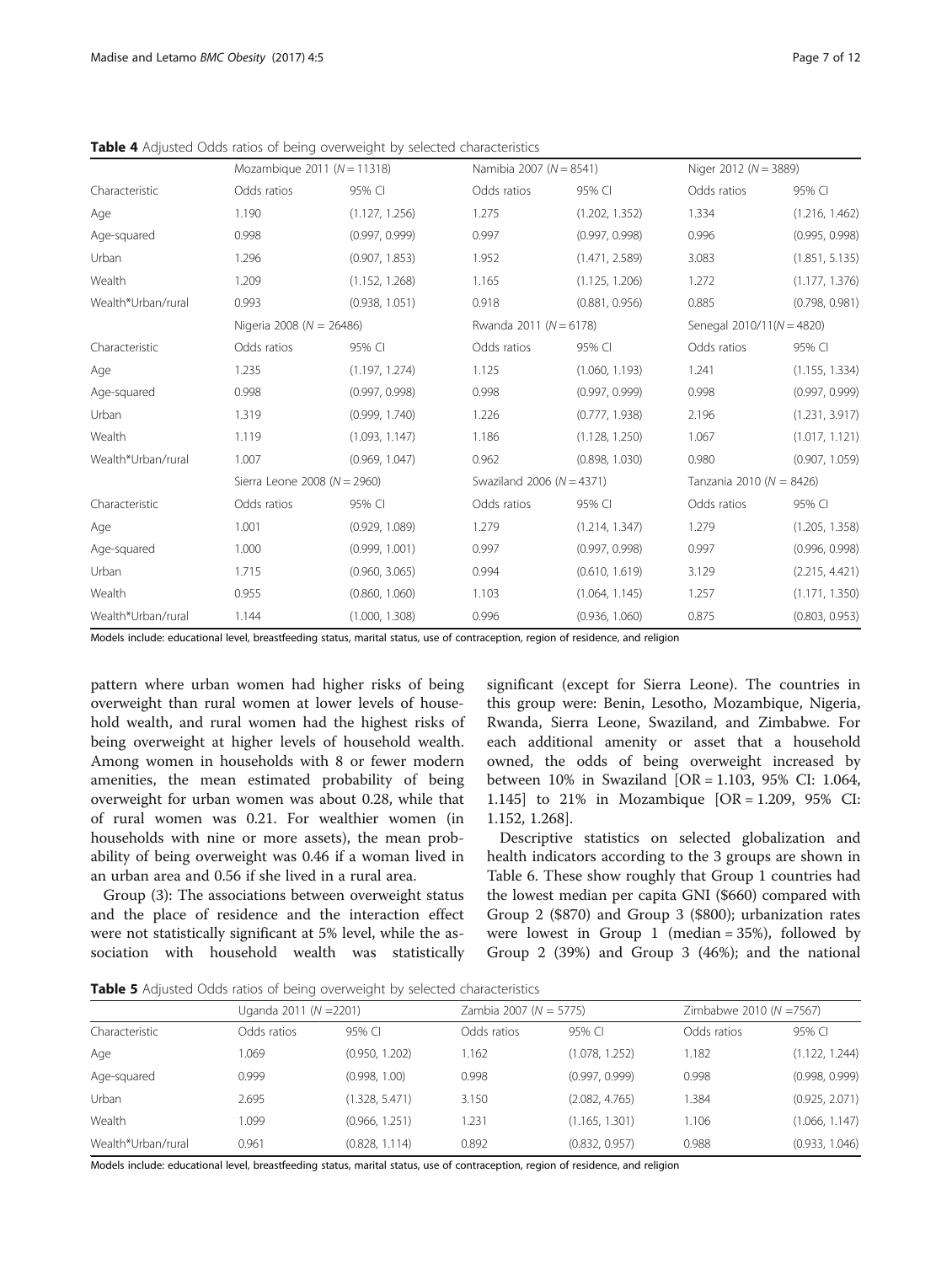<span id="page-7-0"></span>

prevalence of female overweight in 2010 is highest in Group 3 (median =  $32\%$ ), followed by Group 2 (29%), and least in Group 1 (24%).

Finally, all data were pooled to fit a three-level random effects model to test the third hypothesis. We fitted a sequential model, starting with the individual level variables only and adding the globalization and urbanization variables, and finally the epidemiological variables (see Table [7](#page-8-0)). The magnitude of the odds ratio for urban/rural residence in the fixed part of the model did not change much with the inclusion of the macrolevel variables and remained around 2.1 [95% CI: 2.040, 2.392]. It should be noted that with the exception of the prevalence of female overweight, the macro level variables were not strongly associated with an individual woman's odds of being overweight. We excluded total fertility rate since this variable had strong correlations with other variables already in the model (GNI and

urbanization rate) and its inclusion made the model unstable. We conclude that the third hypothesis was not fully supported by this analysis. However, the 3 groups of countries that emerged in the first stage analysis reflect different patterns of overweight status in rural and urban areas. These groups were broadly explained by levels of national wealth and urbanization, thus suggesting that overweight patterns in rural and urban areas change as countries progress with globalization and urbanization.

For the pooled data, there was a statistically significant interaction between household wealth and place of residence (portrayed by a similar cross-over pattern as that observed for Group 2 countries (see Fig. [3](#page-9-0))). This indicates that wealthier women in rural Africa have similar or higher risks of being overweight compared to urban women. Looking at the random components in Table [7](#page-8-0), the country-level variation is reduced by 15% when the globalization and urbanization variables are added, and by 72% when the health variables are included. This suggests that much of the variation in the odds of overweight between women in different countries can be explained by the differences in the epidemiological context, particularly the national prevalence of female overweight.

# Discussion

We examined the association between overweight (BMI ≥25) and urban/rural residence and household wealth in sub-Saharan Africa to understand the social and structural determinants of overweight. Like all other regions of the world, the prevalence of overweight is rising in sub-Saharan Africa, and urban living is often cited as the most important structural determinant of this phenomenon. While this was true at the onset of the nutrition transition in SSA, our results show that the transition to higher BMIs is already underway in rural areas and it is happening at low levels of national wealth and urbanization. Previous studies which have investigated the link between urbanization and overweight status in Africa have used simple dichotomies of urban/ rural residence without taking into account household wealth, and have thus failed to report the increase in overweight in rural areas. Our results show that wealthier rural women have high risks of overweight similar to urban women and in some countries even higher.

Kennedy et al. and others have linked the rising levels of overweight in LMIC to globalization, urbanization, and socioeconomic drivers including rising household incomes, rural-to-urban migration, and women's economic empowerment [\[6](#page-10-0), [7](#page-10-0)]. They argue that these drivers affect food systems (both supply and demand), by altering the production of food (from subsistence to intensive farming), increasing the availability of cheap processed food products because of market liberalization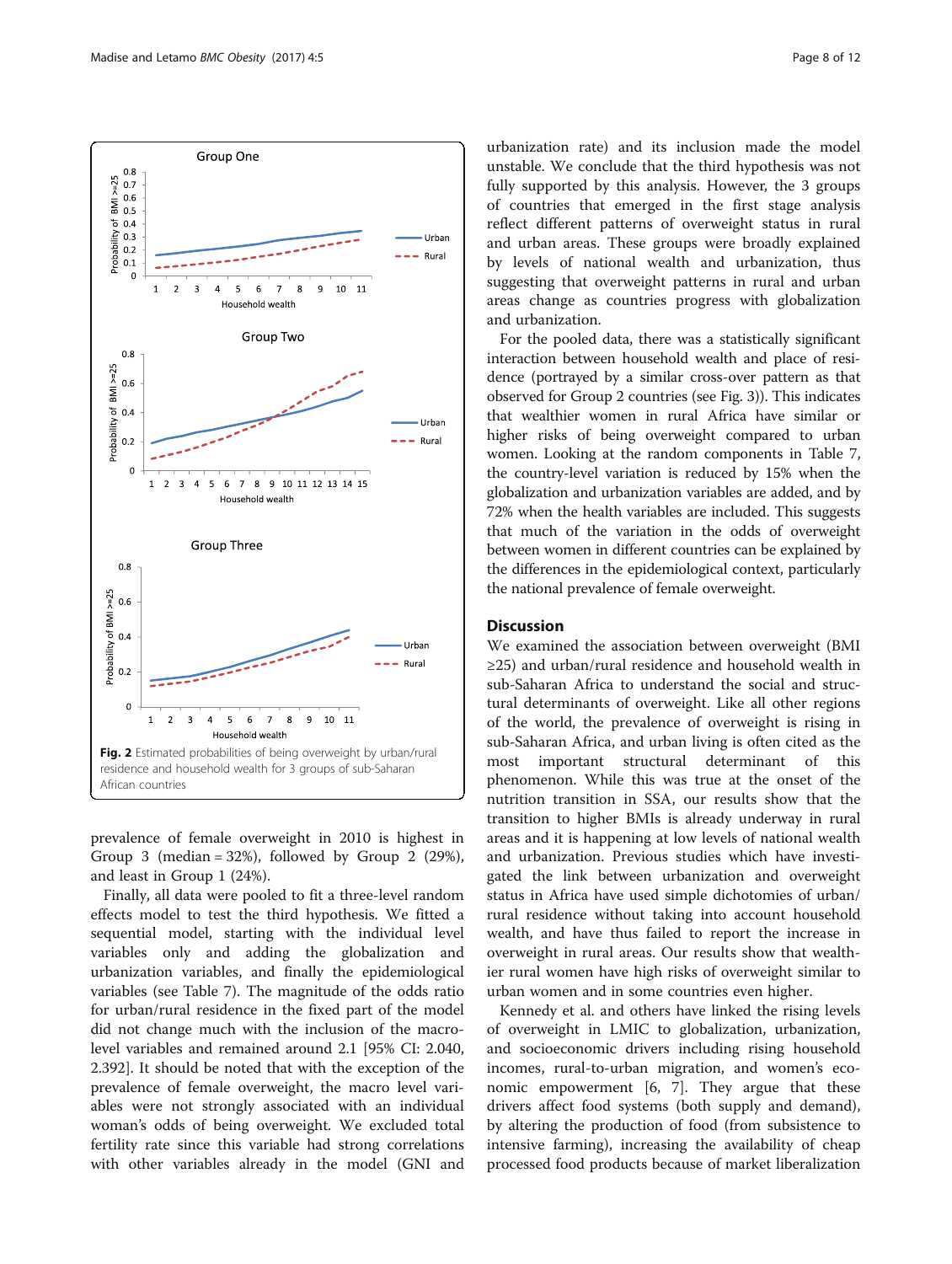| <b>GROUP</b> | Per capita<br>Gross<br>National<br>Income, 2012 | $\%$<br>population<br>in urban<br>areas, 2012 | Life<br>expectancy<br>at birth,<br>2012 | % women 18<br>$+$ with BMI $>$<br>$= 25$ in 2010 | % women 18<br>$+$ with BMI $>$<br>$= 25$ in 2014 | Adult HIV<br>Prevalence<br>in 2012 | Total<br>fertility<br>rate | Country                                                               |
|--------------|-------------------------------------------------|-----------------------------------------------|-----------------------------------------|--------------------------------------------------|--------------------------------------------------|------------------------------------|----------------------------|-----------------------------------------------------------------------|
| Mean         | 736                                             | 32                                            | 59                                      | 26                                               | 28                                               | 2.5                                | 5.7                        | Burkina Faso, Burundi, Cameroon,                                      |
| Median       | 660                                             | 35                                            | 58                                      | 24                                               | 27                                               | 1.3                                | 5.7                        | Congo Brazzaville, Cote d'Ivoire,<br>Dem Republic of Congo, Ethiopia, |
| Minimum      | 240                                             | 11                                            | 52                                      | 17                                               | 19                                               | 0.5                                | 4.8                        | Guinea, Malawi, Mali, Niger, Senegal,                                 |
| Maximum      | 2550                                            | 64                                            | 64                                      | 34                                               | 37                                               | 10.8                               | 7.6                        | Uganda                                                                |
| 2 Mean       | 2887                                            | 43                                            | 62                                      | 34                                               | 38                                               | 7.4                                | 4.6                        | Botswana, Gabon, Ghana, Kenya,                                        |
| Median       | 870                                             | 39                                            | 62                                      | 29                                               | 33                                               | 5.1                                | 4.6                        | Liberia, Madagascar, Namibia,<br>Tanzania, Zambia                     |
| Minimum      | 370                                             | 24                                            | 57                                      | 24                                               | 27                                               | 0.5                                | 2.7                        |                                                                       |
| Maximum      | 10020                                           | 86                                            | 67                                      | 50                                               | 53                                               | 23.0                               | 6.2                        |                                                                       |
| 3 Mean       | 1465                                            | 40                                            | 56                                      | 33                                               | 36                                               | 7.3                                | 5.1                        | Benin, Lesotho, Mozambique,                                           |
| Median       | 800                                             | 46                                            | 54                                      | 32                                               | 35                                               | 3.1                                | 5.1                        | Nigeria, Rwanda, Sierra Leone,<br>Swaziland, Zimbabwe                 |
| Minimum      | 510                                             | 19                                            | 46                                      | 21                                               | 24                                               | 1.1                                | 3.3                        |                                                                       |
| Maximum 3100 |                                                 | 50                                            | 65                                      | 46                                               | 49                                               | 26.5                               | 5.9                        |                                                                       |

<span id="page-8-0"></span>Table 6 Country groupings and selected macro-level characteristics

Sources: WHO Global Health Database; World Bank; Demographic and Health Surveys

Gross National Income (Atlas Method, current US\$)

and food imports, changing dietary preferences to 'western style' food with high fat and sugar content, and increasing physical inactivity. Very few studies have reported on overweight and obesity among rural women in Africa. A number of studies have documented the changes happening in rural South Africa, where diets high in fat and sugar and sedentary lifestyles have been reported [\[19](#page-10-0), [37](#page-11-0), [38\]](#page-11-0). Only three studies outside South Africa have reported the phenomenon of overweight in rural areas also. Keding et al's study in rural Tanzania, found that rural women's diets contained cakes, bread, and high levels of sugar and that this was linked to high BMI [[21](#page-10-0)]. Another study in Mozambique, which was nationally representative, found a narrowing of the gap between affluent urban and rural women in the prevalence of high BMI [[39](#page-11-0)]. That study showed also that the increase in the risk of overweight and obesity occurred with relatively small increases in household income. Another study in eastern Uganda showed that rural and peri-urban areas had quite high levels of overweight women [\[40\]](#page-11-0). In terms of changes in levels of

Table 7 Odds ratios of being overweight using pooled data from 30 African countries

|                                 |              | All Africa ( $N = 208, 656$ ) |              | Plus globalization variables |              | Plus health indicators |  |
|---------------------------------|--------------|-------------------------------|--------------|------------------------------|--------------|------------------------|--|
| Characteristic                  | Odds ratio   | 99% CI                        | Odds ratio   | 99% CI                       | Odds ratio   | 99% CI                 |  |
| Age                             | 1.263        | (1.248, 1.278)                | 1.264        | (1.249, 1.279)               | 1.271        | (1.255, 1.286)         |  |
| Age squared                     | 0.997        | (0.997, 0.998)                | 0.997        | (0.997, 0.998)               | 0.997        | (0.997, 0.997)         |  |
| Urban resident                  | 2.112        | (1.957, 2.279)                | 2.133        | (1.975, 2.305)               | 2.209        | (2.040, 2.392)         |  |
| Absolute wealth                 | 1.158        | (1.147, 1.169)                | 1.159        | (1.148, 1.170)               | 1.164        | (1.152, 1.175)         |  |
| Interaction: Wealth*Urban/rural | 0.950        | (0.938, 0.962)                | 0.949        | (0.937, 0.961)               | 0.947        | (0.935, 0.959)         |  |
| Macro-level variables           |              |                               |              |                              |              |                        |  |
| LN GNI                          |              |                               | 1.892        | (0.910, 3.931)               | 0.583        | (0.303, 1.122)         |  |
| % urban population              |              |                               | 0.994        | (0.976, 1.012)               | 0.991        | (0.977, 1.005)         |  |
| % female overweight             |              |                               |              |                              | 1.041        | (1.027, 1.067)         |  |
| Life expectancy at birth        |              |                               |              |                              | 0.979        | (0.949, 1.009)         |  |
| HIV prevalence                  |              |                               |              |                              | 0.972        | (0.939, 1.006)         |  |
| Random coefficients             |              |                               |              |                              |              |                        |  |
| Cluster level variance          | 0.218(0.008) |                               | 0.231(0.008) |                              | 0.264(0.009) |                        |  |
| Country-level variance          | 0.247(0.064) |                               | 0.211(0.055) |                              | 0.069(0.018) |                        |  |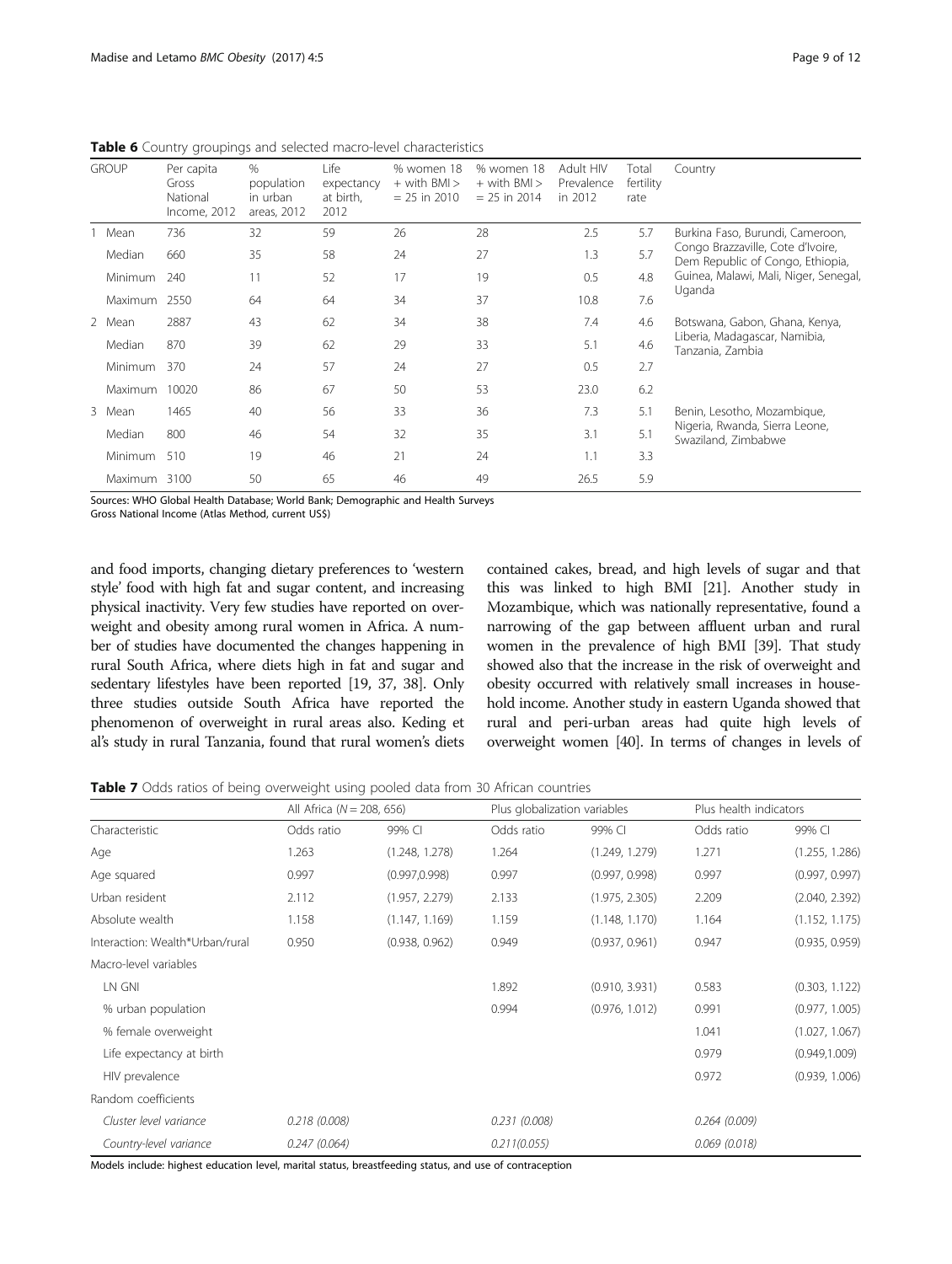physical activity in rural areas of SSA, the evidence is very limited and thought to be unreliable because where validation has occurred, the reliability of such self-reports has been questionable [[41](#page-11-0)].

In our study we identified 3 groups of countries, which can be roughly described as: countries at the start of the nutrition transition (Group 1), where higher household wealth and urban living are associated with high risk of overweight; countries that are rapidly moving towards high levels of overweight (Group 2), where high household wealth and urban living are associated with over- nutrition but sub-groups among rural residents (rural affluent) are over-taking urban residents as being at highest risk of overweight; and countries where female overweight has spread to rural areas so that there is no difference between urban and rural residents (Group 3). There are no studies that report a cross-over pattern in the relationship between overweight and urban/rural residence and socioeconomic status. However, explanations of cross-over patterns in urban settings and changes in food systems provide insights into our findings. Pena and Bacallao discuss the phenomenon of obesity, urbanization and the links with socioeconomic status in Latin America and the Caribbean where the urban poor were found to be particularly at high risk of obesity [\[42](#page-11-0)]. They explained the presence of a cross-over pattern in the relationship between obesity and socioeconomic status within urban settings as to do with much higher consumption of fatty and sugary foods among the urban poor than other urban residents. They also noted the high prices of healthier foods such as fruits and vegetables, as has been reported by Hawkes [[6\]](#page-10-0). Ziraba et al. also showed evidence of large relative increases between national surveys in levels of obesity and overweight among the poor in urban Africa, and they alluded to the cheapness of high-fat and high-sugar foods relative to healthier options [[43\]](#page-11-0).

The results from the pooled analysis show some support for the importance of the epidemiological context, but the association between the odds of overweight and the globalization and urbanization variables that we used was not statistically significant. As SSA countries progress through the development and globalization process, mixed patterns emerge regarding the association between overweight and urban/rural residence. A consistent finding is the strong positive association between household wealth and overweight status, but a weaker association with national wealth which is consistent with other findings [[18,](#page-10-0) [44](#page-11-0)].

## Study limitations

We highlight some limitations to our study. Firstly, as many other researchers have pointed out, measuring wealth using data from the DHS is imperfect. In this paper we chose to use a proxy for absolute wealth instead of wealth quintiles which are commonly used by many analysts. Although we used absolute wealth index instead of relative wealth quintiles, this choice still does not eliminate the urban bias associated with wealth measures based on assets and amenities found in DHS data. The 2007 BFHS improved on the DHS by collecting additional information on farming equipment, ownership of boats, and other assets that are typically found in rural areas.

A second limitation is that the majority of DHS confine the measurement of anthropometry to young children and women of reproductive ages (15–49 years) so that we do not get a picture from these data of the prevalence of overweight among all adult women and men. Another limitation is that BMI may not be the best indicator of the risk of NCDs as discussed earlier, but currently remains the easiest to measure in household surveys. Finally, the absence of data on the types of food consumed and levels of physical activity limit our full exploration of Kennedy et al's framework on the relationship between globalization, food systems, and nutritional status.

## Conclusion

This study makes an important contribution to our understanding of patterns of female overweight in both urban and rural sub-Saharan Africa. The paper confirms the hypothesis that household wealth is an important predictor of shifts to overweight status and demonstrates that a simple urban/rural dichotomy is insufficient to understand overweight patterns in Africa. We have shown that in low income and least urbanized countries, urban women have higher risks of being overweight, but that as national wealth and urbanization starts to increase, the association between the place of residence and overweight status is complex. Affluent rural women in such countries are more likely to have higher risks of

<span id="page-9-0"></span>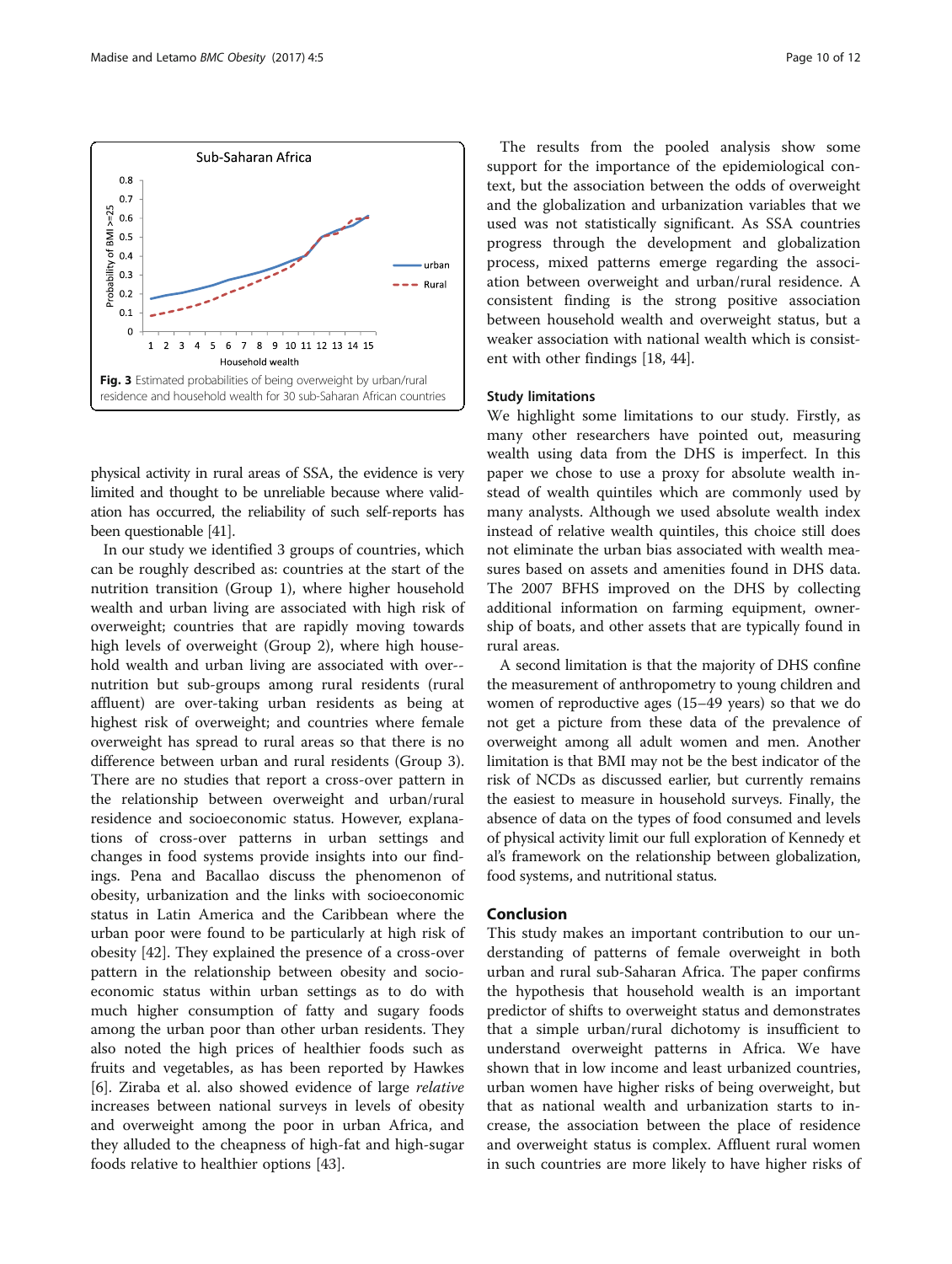<span id="page-10-0"></span>overweight than urban women. As urbanization approaches 50% and prevalence of overweight increases, the place of residence becomes less relevant compared with household wealth. There is need first and foremost to recognize that the prevalence of overweight women in rural Africa is high and increasing. Studies are needed to understand the shifts in food systems and changes to diets. Policies and programmes are needed to address the high prevalence of overweight status among women to ensure that NCDs do not rise even further.

#### Abbreviations

BFHS: Botswana Family Health Survey; BMI: Body Mass Index; DHS: Demographic and Health Survey; GNI: Gross national income; HIV: Human immunodeficiency virus; LMIC: Low and middle income countries; NCDs: Non-communicable diseases; SSA: Sub-Saharan Africa; WHO: World Health Organization

#### Acknowledgments

The authors are grateful to all members of the STARND-EDULINK partners (Universities of Botswana, Malawi, Namibia, the Witwatersrand, Zambia, Eduardo Mondlane, Lesotho, and Southampton) for their comments on earlier drafts of the paper.

#### Funding

No funding was provided for this article.

#### Availability of data and materials

DHS data are availability at [http://www.measuredhs.com](http://www.measuredhs.com/) and can be downloaded upon submission of an online application, specifying the intended use of the data. Botswana Family Health Survey data can be obtained directly from Statistics Botswana office because it is not publicly available.

#### Authors' contributions

NJM conceptualized the paper, conducted literature searches, analysis of the data, interpretation of findings, and writing of the paper. GL conducted literature searches, analysis of the Botswana data, writing, and interpretation of the findings. Both authors read and approved the final manuscript.

## Competing interests

The authors declare that they have no competing interests.

#### Consent for publication

Not applicable.

#### Ethics approval and consent to participate

We were given permission by the DHS program to use these anonymised, secondary data which are freely available on the Demographic and Health Surveys website [http://www.measuredhs.com](http://www.measuredhs.com/). For all DHS surveys, ethical approval is given by the relevant national committee. In DHS surveys, verbal informed consent is sought by the interviewer reading a prescribed statement to the respondent and recording in the questionnaire whether or not the respondent consented. The interviewer signs his or her name attesting to the fact that he/she has read the consent statement to the respondent.

## Author details

<sup>1</sup> Division of Social Statistics and Demography, University of Southampton, SO17 1BJ Southampton, UK. <sup>2</sup>Department of Population Studies, University of Botswana, Block 242B Room 011, Private Bag UB 00705 Gaborone, Botswana.

#### Received: 14 March 2016 Accepted: 19 December 2016 Published online: 19 January 2017

## References

Black RE, Allen LH, Bhutta ZA, Caulfield LE, de Onis M, Ezzati M, Mathers C, Rivera J. Group tMaCUS: maternal and child undernutrition: global and regional exposures and health consequences. Lancet. 2008;371(9608):243–60.

- 2. WHO. Global health observatory. Geneva: World Health Organization; 2016.
- 3. Griffiths PL, Bentley ME. The nutrition transition is underway in India. J Nutr. 2001;131:2692–700.
- 4. Vorster HH, Wissing MP, Venter CS, Kruger HS, Kruger A, Malan NT, Ridder JH, Veldman FJ, Steyn HS, Margetts BM, et al. The impact of urbanisation on physical, physiological and mental health of Africans in the NorthWest province of south africa: the THUSA study. S Afr J Sci. 2000;96(9–10):505–14.
- 5. Popkin B, Gordon-Larsen P. The nutrition transition: worldwide obesity dynamics and their determinants. Int J Obes. 2004;28(S3):S2–9.
- 6. Hawkes C. Uneven dietary development: linking the policies and processes of globalization with the nutrition transition, obesity and diet-related chronic diseases. Glob Health. 2006;2(4):18.
- 7. Kennedy G, Nantel G, Shetty P. Globalization of food systems in developing countries: a synthesis of country case studies. FAO Food Nutr Pap. 2004;1–24.
- 8. Hulshof KR, Löwik MR, Kok FJ, Wedel M, Brants HA, Hermus RJ, Ten Hoor F. Diet and other lifestyle factors in high and low socioeconomic groups (Dutch nutrition surveillance system). Eur J Clin Nutr. 1991;45:441–50.
- 9. Himes JH (ed.). Anthropometric indicators of obesity: Epidemiologic and public health aspects of their development and use. Washington DC: Pan American Health Organization; 2000.
- 10. Naghavi M, Forouzanfar M. Burden of non-communicable diseases in sub-Saharan africa in 1990 and 2010: global burden of diseases, injuries, and risk factors study 2010. Lancet. 2013;381:S95.
- 11. Go B. Chronic disease risk factor surveillance. Government of Botswana: Gaborone; 2007.
- 12. Letamo G. The prevalence of, and factors associated with overweight and obesity in Botswana. J Biosoc Sci. 2011;43(1):75–84.
- 13. Go L. Lesotho STEPS survey 2012 factsheet. Government of Lesotho: Maseru; 2012.
- 14. Go S. Swaziland STEPS survey 2007. Government of Swaziland: Mbabane; 2007.
- 15. Msyamboza KP, Ngwira B, Dzowela T, Mvula C, Kathyola D, Harries AD, Bowie C. The Burden of Selected Chronic Non-Communicable Diseases and Their Risk Factors in Malawi: Nationwide STEPS Survey. PLoS One. 2011;6(5): e20316.
- 16. Barouki R, Gluckman PD, Grandjean P, Hanson M, Heindel JJ: Developmental origins of non-communicable disease: Implications for research and public health. Environ Health 2012, 11(42).
- 17. Hanson MA, Gluckman PD, Ma RCW, Matzen P, Biesma RG: Early life opportunities for prevention of diabetes in low and middle income countries. BMC Public Health 2012, 12(1025).
- 18. Steyn NP, Mchiza ZJ. Obesity and the nutrition transition in Sub-Saharan Africa. Ann N Y Acad Sci. 2014;1311:88–101.
- 19. Steyn NP, Nel JH, Parker W, Ayah R, Mbithe D. Urbanisation and the nutrition transition: a comparison of diet and weight status of south African and Kenyan women. Scand J Public Health. 2012;40(3):229–38.
- 20. Neupane S, Prakash KC, Doku DT. Overweight and obesity among women: analysis of demographic and health survey data from 32 Sub-Saharan African countries. BMC Public Health. 2016;16:30.
- 21. Keding GB, Msuya JM, Maass BL, Krawinkel MB. Obesity as a public health problem among adult women in rural Tanzania. Glob Health Sci Pract. 2013;1(3):359–71.
- 22. Popkin BM, Adair LS, Wen Ng S. NOW AND THEN: the global nutrition transition: the pandemic of obesity in developing countries. Nutr Rev. 2012;70(1):3–21.
- 23. McKeown RE. The epidemiologic transition: changing patterns of mortality and population dynamics. Am J Lifestyle Med. 2009;3(1 Suppl):1SSs–26S.
- 24. Devanathan R, Esterhuizen T, Govender R. Overweight and obesity amongst Black women in Durban, KwaZulu-Natal: A 'disease' of perception in an area of high HIV prevalence. Afr J Prim Health Care Fam Med. 2013;5(1):1–7.
- 25. Puoane T, Tsolekile L, Steyn N. Perceptions about body image and sizes among black African girls living in cape town. Ethn Dis. 2010;20:29–34.
- 26. Matoti-Mvalo T, Puoane T. Perceptions of body size and its association with HIV/AIDS. S Afr J Clin Nutr. 2011;24(1):40–5.
- 27. WHO. Global database on body mass index: BMI classification. Geneva: World Health Organization: 2008.
- 28. Chiu M, Austin PC, Manuel DG BRS, Tu JV. Deriving ethnic-specific BMI cutoff points for assessing diabetes risk. Diabetes Care. 2011;34(8):1741–8.
- 29. WHO. Expert consultation on appropriate body mass index for Asian populations and its implications for policy and intervention strategies. Lancet. 2004;363:157–63.